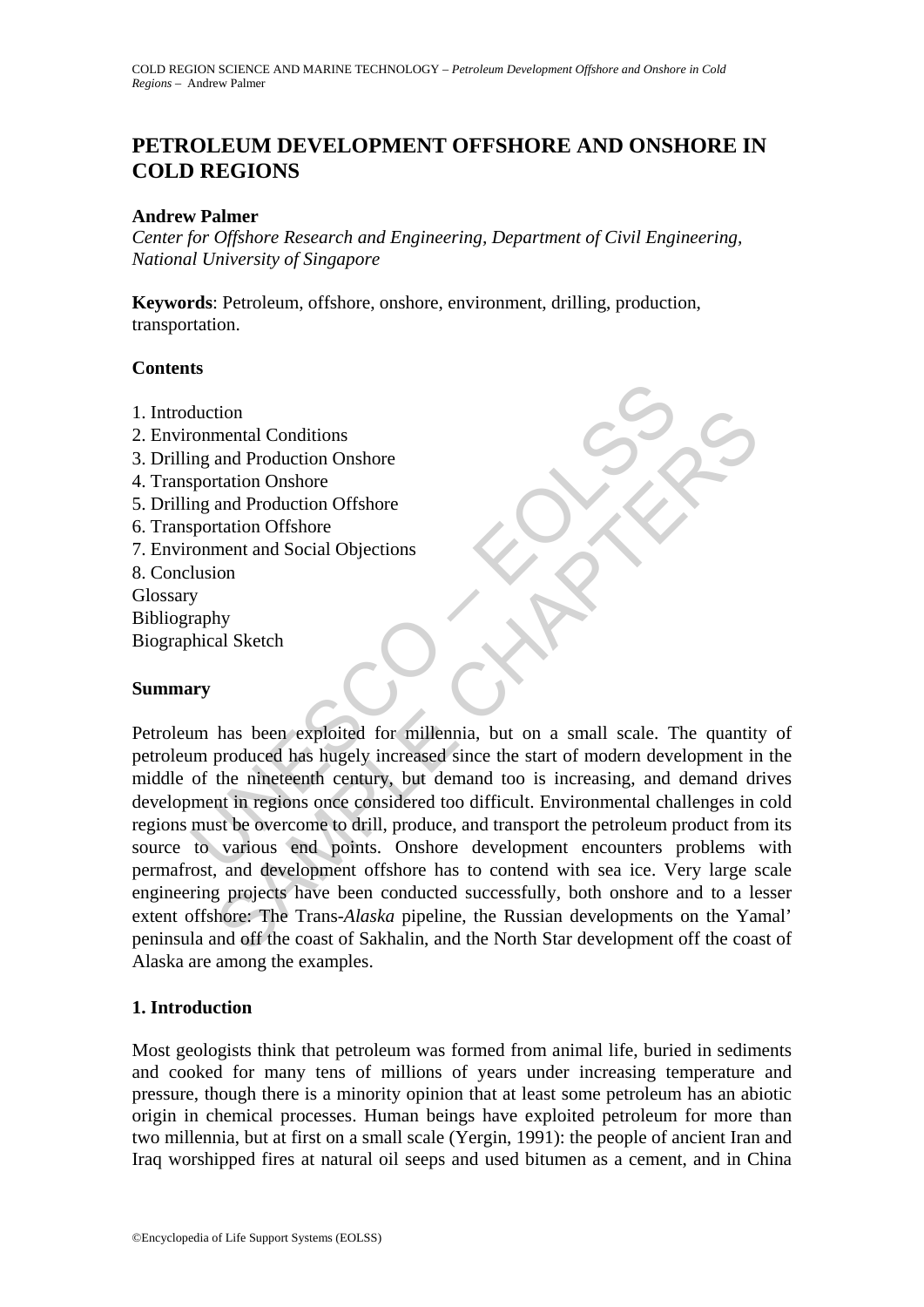natural gas was discovered, piped to the surface, and burned to evaporate brine (Zheng, 2009).

Oil companies search for petroleum in sedimentary basins, but look too for a reassuring level of political and economic stability, so that they can minimize the risk that they will make large investments and then find that they risk expropriation, or that they cannot operate without harassment.

and Architect Architect Architect Architect Sea, the Same to the Architect Sea the Canadian Arctic Architect Architect Architect Architect Architect Architect Architect Architect Architect and parts, including the large ga These conditions are met in Arctic North America, and to a lesser extent in Arctic Russia, whereas Antarctica and the surrounding oceans are currently closed to exploration under the provisions of the Antarctic Treaty. Some areas of the Arctic have been relatively thoroughly explored, among them the North Slope of Alaska, the Beaufort Sea, the Canadian Arctic Archipelago, the Barents Sea, the Yamal' peninsula, Sakhalin, and parts of Sakha and the Komi Republic. That exploration has made major discoveries, including the large gas fields on Yamal', which have for many years supplied much of the gas consumed in Europe, and the Prudhoe Bay oilfield in Alaska, which went into production before the 1980s. Other discoveries have been confirmed but not yet developed, among them the Shtockmannovskoye gasfield in the Barents Sea, the large gas reserves close to Prudhoe Bay, and the gas reserves at Kovykta.

At the time of this writing (2010), there has been a brisk increase in the prices of oil and gas, prompted in part by economic growth in China and India. That increase seems likely to continue, though it may be tempered by economic recession, by unexpected political change and by the exploitation of unconventional sources such as shale gas and gas hydrates. It has become attractive to pursue petroleum developments that would not have made sense at the lower prices of the 1980s.

## **2. Environmental Conditions**

are, the Candian Artice Atternation appears the Datents Sea, the Taimar permission, and pears of Sakha and the Komi Republic. That exploration has made m<br>s, including the large gas fields on Yamal', which have for many y<br>u Oil and gas development has to take careful and sensitive account of the physical and biological environment, in terms both of its impact on the design of facilities and of the possibility that development might generate adverse effects. The Arctic takes up a huge fraction of the earth's surface, and its physical conditions vary enormously. It makes no more sense to think of 'the Arctic' as a homogeneous area than it would to think of 'the tropics' as homogeneous. In some locations with continental climates, winter temperatures are extremely low, below -50ºC. Table 1 below lists temperatures on a particular winter day (December 8, 2008) at places in the Arctic and sub-Arctic. It includes wind chill indexes calculated by the US National Weather Service 2001 formula. The table shows that there is a high level of variability, that the coldest places are not the furthest north but in places like Oymyakon, and that in Europe and Asia temperatures fall as you go east. Another day would of course be different in detail, but the same pattern would be apparent.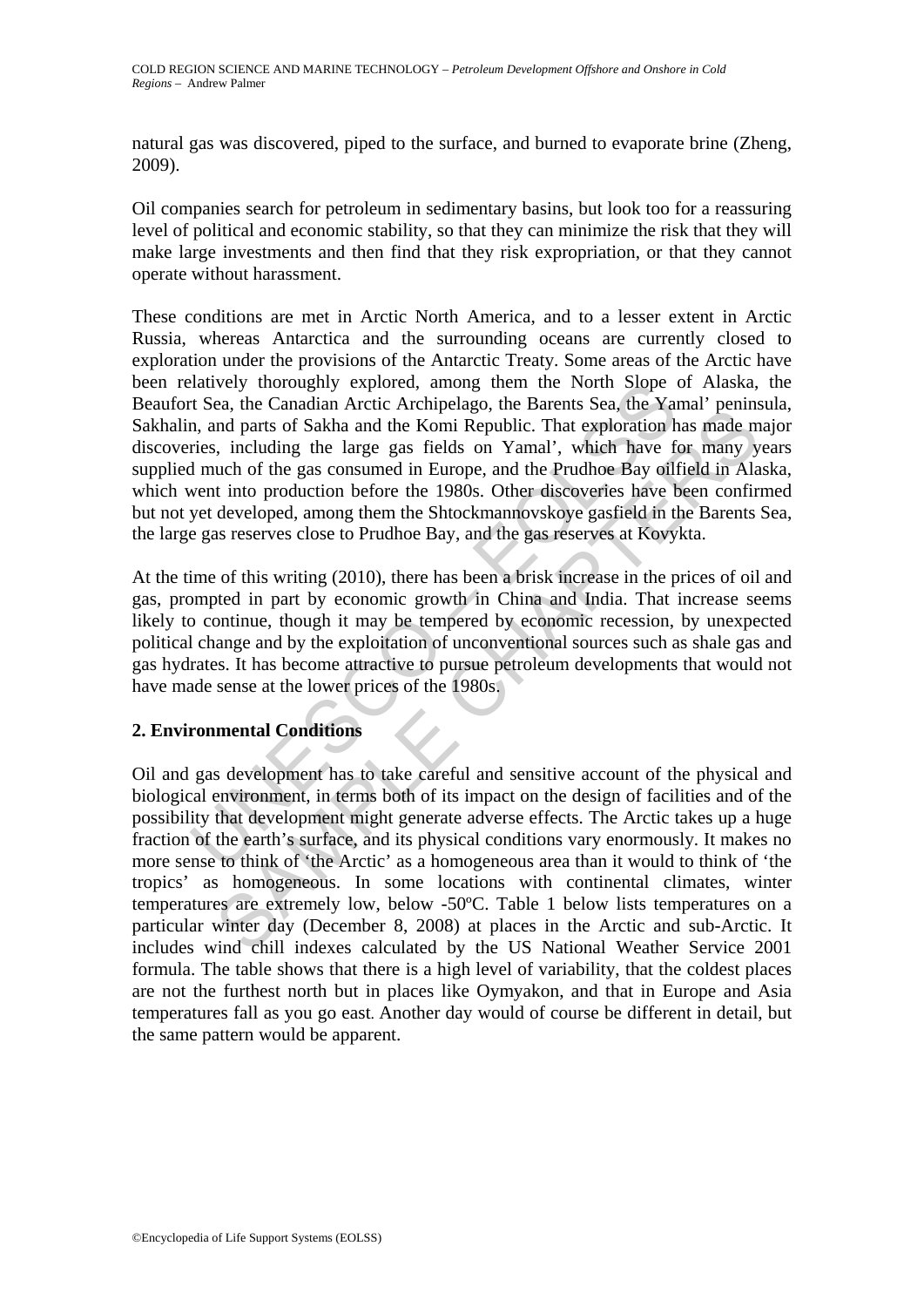|                                                                                                                                                                                                                                                                                                                                                                                                             |          |           | <b>Temperatur</b> |             |                  | Windchil            |
|-------------------------------------------------------------------------------------------------------------------------------------------------------------------------------------------------------------------------------------------------------------------------------------------------------------------------------------------------------------------------------------------------------------|----------|-----------|-------------------|-------------|------------------|---------------------|
| Location                                                                                                                                                                                                                                                                                                                                                                                                    | Latitude | Longitude | e                 | <b>Wind</b> | Windspeed        |                     |
|                                                                                                                                                                                                                                                                                                                                                                                                             |          |           |                   | directio    |                  |                     |
|                                                                                                                                                                                                                                                                                                                                                                                                             |          |           | (C)               | $\mathbf n$ | (km/hour)        | index $(^{\circ}C)$ |
|                                                                                                                                                                                                                                                                                                                                                                                                             |          |           |                   |             |                  |                     |
| Murmansk, Russia                                                                                                                                                                                                                                                                                                                                                                                            | 68°57' N | 33°18' E  | $-5$              | $\mathbf N$ | $\overline{4}$   | $-7$                |
| Archangel'sk, Russia                                                                                                                                                                                                                                                                                                                                                                                        | 63°34' N | 40°37' E  | $-1$              | <b>SW</b>   | $\overline{2}$   | $-1$                |
| Amderma, Russia                                                                                                                                                                                                                                                                                                                                                                                             | 69°47' N | 61°51' E  | $-6$              | <b>SW</b>   | 22               | $-13$               |
| Vorkuta, Russia                                                                                                                                                                                                                                                                                                                                                                                             | 67°23' N | 63°58' E  | $-19$             | <b>SW</b>   | $\overline{4}$   | $-22$               |
| Dudinka, Russia                                                                                                                                                                                                                                                                                                                                                                                             | 67°24' N | 86°11' E  | $-27$             | S           | 11               | $-36$               |
| Irkutsk, Russia                                                                                                                                                                                                                                                                                                                                                                                             | 52°17' N | 104°18' E | $-17$             | <b>NW</b>   | 25               | $-28$               |
| Mirnyi, Russia                                                                                                                                                                                                                                                                                                                                                                                              | 62°32' N | 113°58' E | $-45$             |             | $\overline{7}$   | $-55$               |
| Oymyakon, Russia                                                                                                                                                                                                                                                                                                                                                                                            | 63°28' N | 142°40' E | $-48$             |             | $\mathbf{0}$     | $-17$               |
| Magadan, Russia                                                                                                                                                                                                                                                                                                                                                                                             | 59°34' N | 150°46' E | $-15$             | <b>NW</b>   | $\overline{4}$   | $-18$               |
| Pevek, Russia                                                                                                                                                                                                                                                                                                                                                                                               | 69°42' N | 170°19' E | $-15$             |             | 43               | $-28$               |
| Vrangel' Island, Russia                                                                                                                                                                                                                                                                                                                                                                                     | 71°14' N | 179°25' E | $-8$              | SE/         | 11               | $-13$               |
| Nome, AK, USA                                                                                                                                                                                                                                                                                                                                                                                               | 64°30' N | 165°24' W | $-13$             | <b>NE</b>   | 11               | $-19$               |
| Barrow, AK, USA                                                                                                                                                                                                                                                                                                                                                                                             | 71°18' N | 156°18′ W | $-24$             | <b>SE</b>   | 24               | $-37$               |
| Fairbanks, AK, USA                                                                                                                                                                                                                                                                                                                                                                                          | 64°50' N | 147°43' W | $-26$             | <b>NE</b>   | 6                | $-32$               |
| Anchorage, AK, USA                                                                                                                                                                                                                                                                                                                                                                                          | 71°18' N | 156°18' W | $\overline{0}$    |             | $\boldsymbol{0}$ | 13                  |
| Cambridge Bay, NU, Canada                                                                                                                                                                                                                                                                                                                                                                                   | 69°07' N | 105°03' W | $-29$             | $\mathbf N$ | 28               | $-44$               |
| Resolute, NU, Canada                                                                                                                                                                                                                                                                                                                                                                                        | 74°41' N | 90°50' W  | $-32$             | NE          | 46               | $-51$               |
| Qaanaaq, Greenland                                                                                                                                                                                                                                                                                                                                                                                          | 77°29' N | 69°20' W  | $-16$             | ${\bf E}$   | 10               | $-22$               |
| Iqaluit, NU, Canada                                                                                                                                                                                                                                                                                                                                                                                         | 63°45' N | 68°31'W   | $-17$             | <b>SE</b>   | 17               | $-26$               |
| Alert, NU, Canada                                                                                                                                                                                                                                                                                                                                                                                           | 82°28' N | 62°30' W  | $-34$             | W           | $\overline{7}$   | $-42$               |
| Goose Bay, NFL, Canada                                                                                                                                                                                                                                                                                                                                                                                      | 53°18' N | 60°25' W  | $-5$              | <b>NE</b>   | 17               | $-11$               |
| Nuuk, Greenland                                                                                                                                                                                                                                                                                                                                                                                             | 64°10' N | 60°25' W  | $-5$              | S           | 37               | $-14$               |
| Table 1. Temperatures on December 8, 2008<br>In most places the average summer temperature is above freezing, sometimes a long<br>way above freezing, but the summer is rather short. Similarly, the surface topography<br>varies, from level plains and swampy deltas to high mountains, sometimes with<br>permanent icecaps.<br>Permafrost is encountered almost everywhere, and has a major influence on |          |           |                   |             |                  |                     |

Table 1. Temperatures on December 8, 2008

Permafrost is encountered almost everywhere, and has a major influence on construction (Johnston,1981; Tsytovich, 1973). The depth that permafrost extends to depends on the mean annual temperature, but reaches 700 m in the most severe climate in north-eastern Sakha. There is an active layer just below the surface that thaws in summer and reaches 1 or 2 m, depending on the geology and the surface vegetation. Towards the southern boundary the permafrost becomes discontinuous and patchy, and 'warm', so that it is very sensitive to changes in ground surface cover.

As long as the ground remains frozen, it is a strong and competent geotechnical material, much stronger than most soils, even if the ice content is large and some of the ice has segregated into lenses, though under high stresses ice slowly creeps. Thawed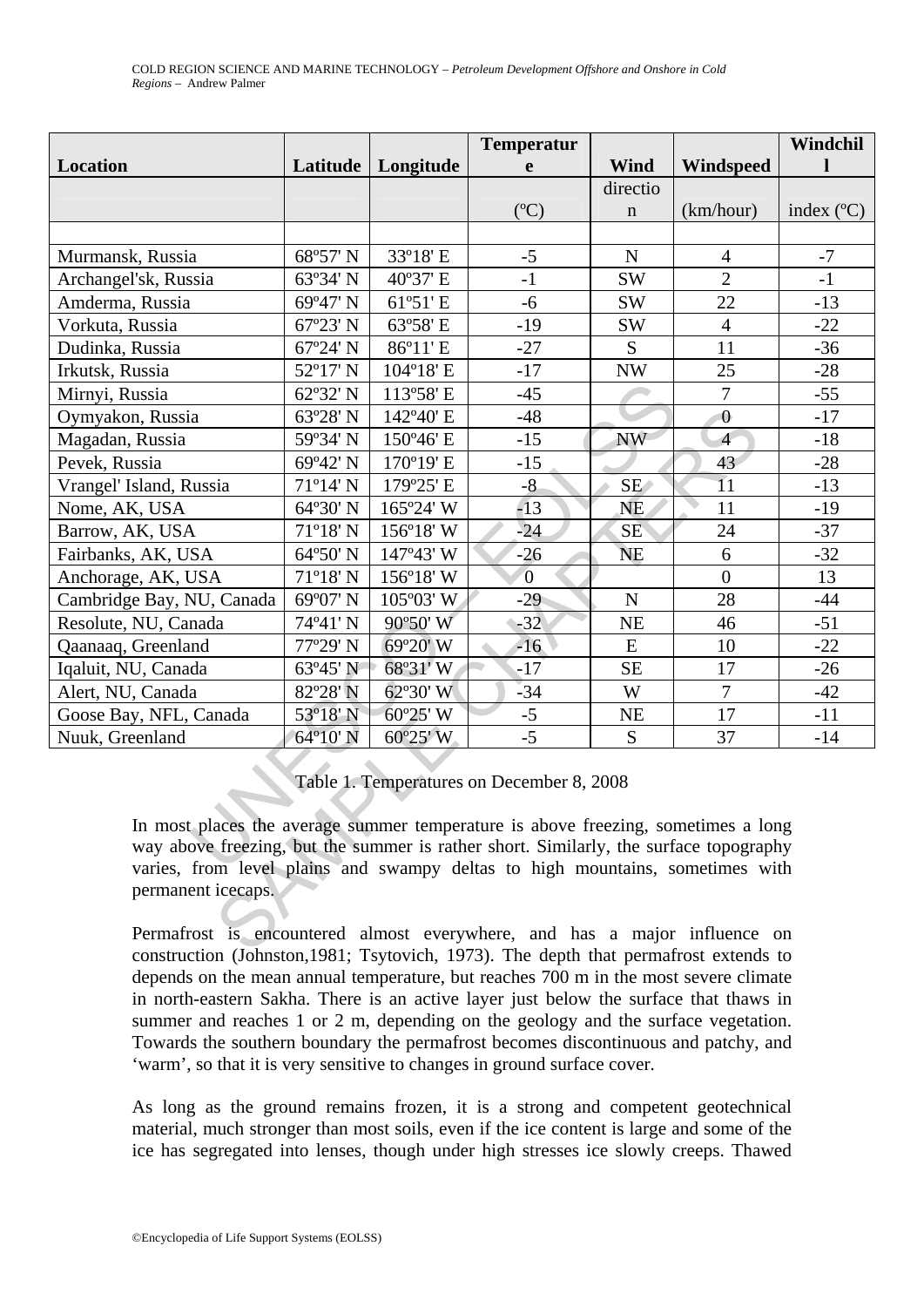ground is completely different: it usually has a high water content, often higher than the liquid limit of geotechnics, and then has a very low shear strength. It follows that if a structure such as a power station or a pipeline is built on frozen ground, and then disturbs the temperature field so that the ground thaws, the structure will settle dramatically. Many examples have been recorded. Russian authors say that the first principle of construction on frozen ground is to maintain the temperature conditions so that the soil remains frozen (Tsytovich, 1973).

The sea freezes, and again there are many varying conditions (Sanderson, 1988; Wadhams, 2000). Ice begins to form as single crystals, and they grow and agglomerate as 'pancake ice'. That in turn agglomerates, and an ice sheet grows in thickness. Sea ice has a complex internal structure that reflects the growth process, and has randomlyoriented small crystals in the upper layers, but lower down there are much larger columnar crystals whose c-axes are oriented with the prevailing current. Often the surface of the ice is covered with snow. Between the large crystals near the bottom are near-vertical brine channels.

omplex internal structure that reflects the growth process, and<br>I small crystals in the upper layers, but lower down there are<br>are crystals whose c-axes are oriented with the prevailing curr<br>of the ice is covered with snow man exposes in the opper laggest has the come is owner come that are the care that is an expected with snow. Between the large crystals shose c-axes are oriented with the prevailing current. Often the ice is covered with s Wind and currents push the ice, and create stresses that break the ice sheet and form pressure ridges composed of ice fragments that afterwards freeze together. A typical scenario has a level ice sheet 2 m thick with ridges 4 m high (above the general level of the ice) and 20 m deep at 100 m intervals; all these numbers vary greatly. Fresh firstyear ridges initially have an open and fragile structure, but in some locations ridges survive from one winter to the next, and they then consolidate and freeze together more strongly. In some locations the sea is ice covered for only a fraction of the early part of the year, but in others breakup may not occur until July, and the sea begins to refreeze in September. In the Arctic Archipelago there are drifting ice islands that have broken away from ice shelves in the northernmost islands, and they can reach to depths of 50 m. In the eastern Canadian Arctic south of Greenland, near Svalbard, and in the Southern Ocean there are true icebergs, composed of freshwater ice from glaciers: they can be very large indeed, and can reach depths of 300 m.

Other features occur when moving ice runs aground in shallow water. One piece of ice grounds, and other pieces strike it and break up, forming piles of fragments, often called by the Russian term 'stamukhi'. Driven the ice behind, a fragment or a ridge can cut deep gouges into the seabed, a possible hazard to a seabed pipeline. In some places frozen rivers melt while the sea ice is still frozen, and fresh water floods out over the ice, breaks through cracks and holes, and rushes downward, forming powerful vortices that erode deep holes in the seabed ('strudel scours').

- -
- -

TO ACCESS ALL THE **12 PAGES** OF THIS CHAPTER, Visit[: http://www.eolss.net/Eolss-sampleAllChapter.aspx](https://www.eolss.net/ebooklib/sc_cart.aspx?File=E6-178-14-00)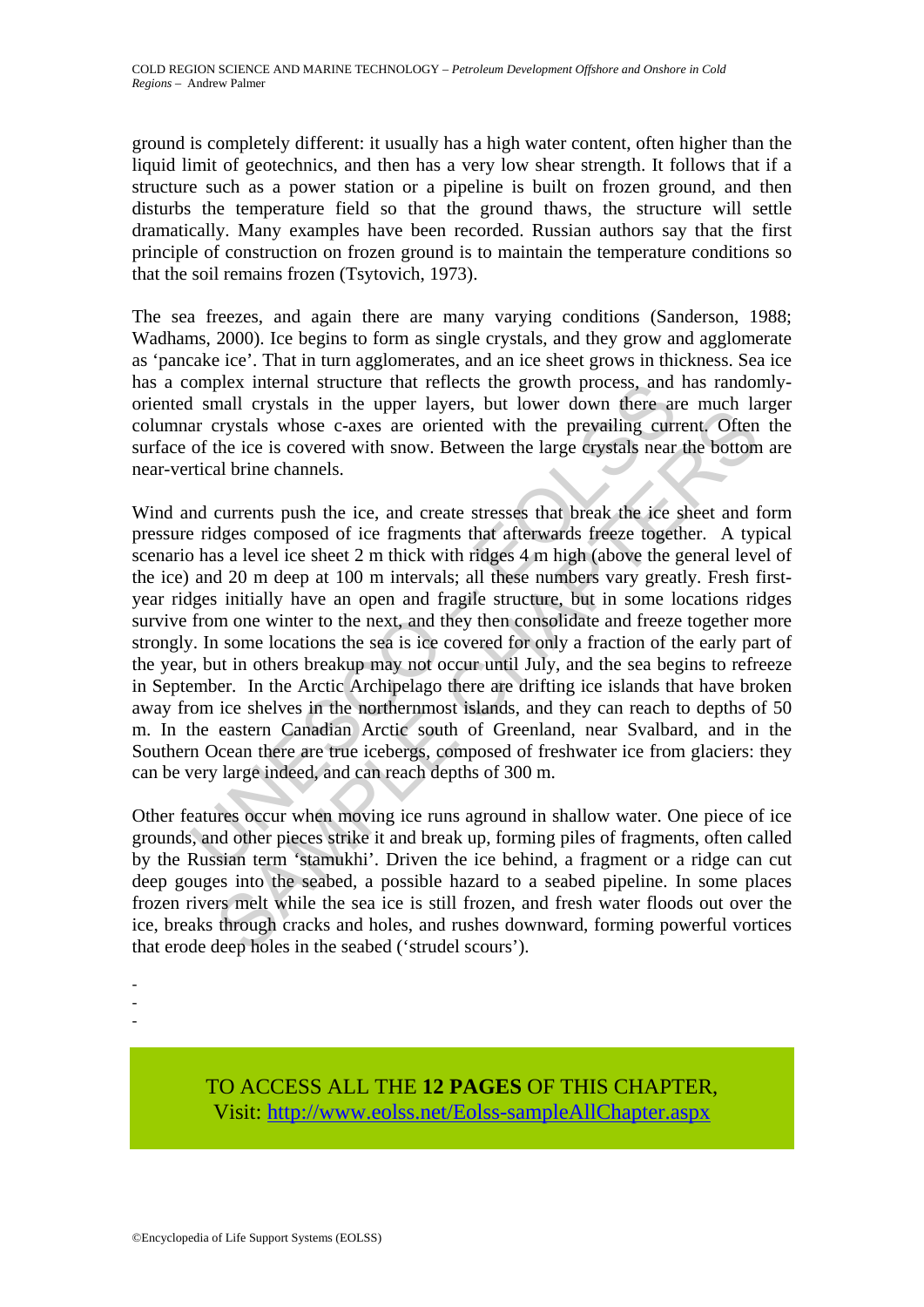#### **Bibliography**

Blanchet, D., Croasdale, K.R., Spring, W. and Thomas, G.A.N. (2007) ISO TC67 SC7 WG8 – an international standard for Arctic offshore structures. *Proceedings, Nineteenth International Conference on Port and Ocean Engineering under Arctic Conditions*, Dalian, **1**, 3-20. [A collection of state-of-the-art research and development activities in arctic offshore engineering.]

Borodavkin, P.P. (1982) Podzemnye magistral'nye truboprovody (Underground trunk pipelines) Nedra, Moscow, 384 pp. [Detailed considerations for pipeline construction.]

Esso Imperial Oil. press release www.mackenziegasproject.com (2004).

International Standards Organisation TC67/SC7 AN, ISO/CD 19906 *Arctic offshore structures*, draft (2009). [Codes for structural design under arctic and sub-arctic conditions.]

Codes for structural design under arctic and sub-arctic conditions.]<br>
G.H. Permafrost: eigneering design and construction, Associate Committee<br>
N. National Research Council of Canada. Wiley, Toroto (1981). [A bool<br>
st that Johnston, G.H. Permafrost: engineering design and construction, Associate Committee on Geotechnical Research, National Research Council of Canada. Wiley, Toronto (1981). [A book on elements in permafrost that affect engineering operations as well as practical investigation, design, and construction aspects in permafrost areas.]

Lanan, G.A., Ennis, J.O., Egger, P.S. and Yockey, K.E. (2001) Northstar offshore Arctic pipeline design and construction. *Proceedings, Offshore Technology Conference*, Houston, paper OTC 13133. [Implementation of technical requirements, economics, safety and environmental considerations in engineering design philosophy and methodology.]

Lopez, B. (1986) *Arctic dreams: imagination and desire in a northern landscape*. Scribner, New York. 464 pp. [A book on the discovery and exploration of the Arctic regions.]

Mohitpour, M., Golshan, H. and Murray, A. (2003) *Pipeline design and construction.* American Society of Mechanical Engineers Press, New York. 656 pp. [Codes and standards for the design, construction, commissioning, and assessing pipelines and related facilities.]

Mustafin, F.M., Blecherova, N.G., Kvyatkovskii, O.P., Suvorov, A.F., Vasil'ev, G.G., Gamburg, I. Sh., Spektor, U.I., Konovalov, N.I., Kotel'nikov, S.A. and Kharisov, R.A. (2002) Svarka truboprovodov (Pipeline welding) Nedra, Moscow. [Pipeline construction specifically related to the welding techniques.]

Palmer, A.C. (1972) Settlement of a pipeline on thawing permafrost, *Transportation Engineering Journal, Proceedings of the American Society of Civil Engineers*, **TE3**, 477-491. [A quantitative study of pipeline bending due to ground settlement in permafrost regions.]

H. Permattrost: enginering design and consituetion, Associate Committee on Geodechranta, Baradia Nicky, Toronto (1981). [A book on element<br>at affect engineering operations as well as practical investigation, design, and c Palmer, A.C. (1973) Ottaivanie i differentsial'naya osadka gruntov vokrug neftyanykh skvazhin v vechnoi merzlote, *Proceedings, Second International Conference on Permafrost*, Yakutsk, **7**, 161-170. (English version: Palmer, A.C. (1972b) Thawing and differential settlement close to oil wells through permafrost, *Tech. Rep. ARPA E-83*, Division of Engineering, Brown University).[A case study of ground settlement in a permafrost region.]

Palmer, A.C., Baudais, D.J. and Masterson, D.M. (1979). Design and installation of an offshore flowline for the Canadian Arctic Islands, *Proceedings, Eleventh Annual Offshore Technology Conference*, Houston, **2**, 765-772. [A case study of the design and installation process of an offshore pipeline in the Arctic.]

Palmer, A.C., Goodman, D.J., Ashby, M.F., Evans, A.G., Hutchinson, J.W. and Ponter, A.R.S. (1983) Fracture and its role in determining ice forces on offshore structures, *Annals of Glaciology*, **4**, 216-221. [A study and classification of different modes of failure in ice in relation to the loading velocity.]

Palmer, A.C. and Loth, W.D. (1987) A hybrid drilling system for deep water in the Arctic, *Journal of the Society for Underwater Technology*, **13**(2), 3-5, London. [A practical design for Arctic under water drilling without surface piercing elements.]

Palmer, A.C. and King, R.A. (2008) *Subsea Pipeline Engineering*. Pennwell, Tulsa, OK. 624 pp. [A book that covers the entire spectrum of subjects in pipeline engineering, from route selection and planning to